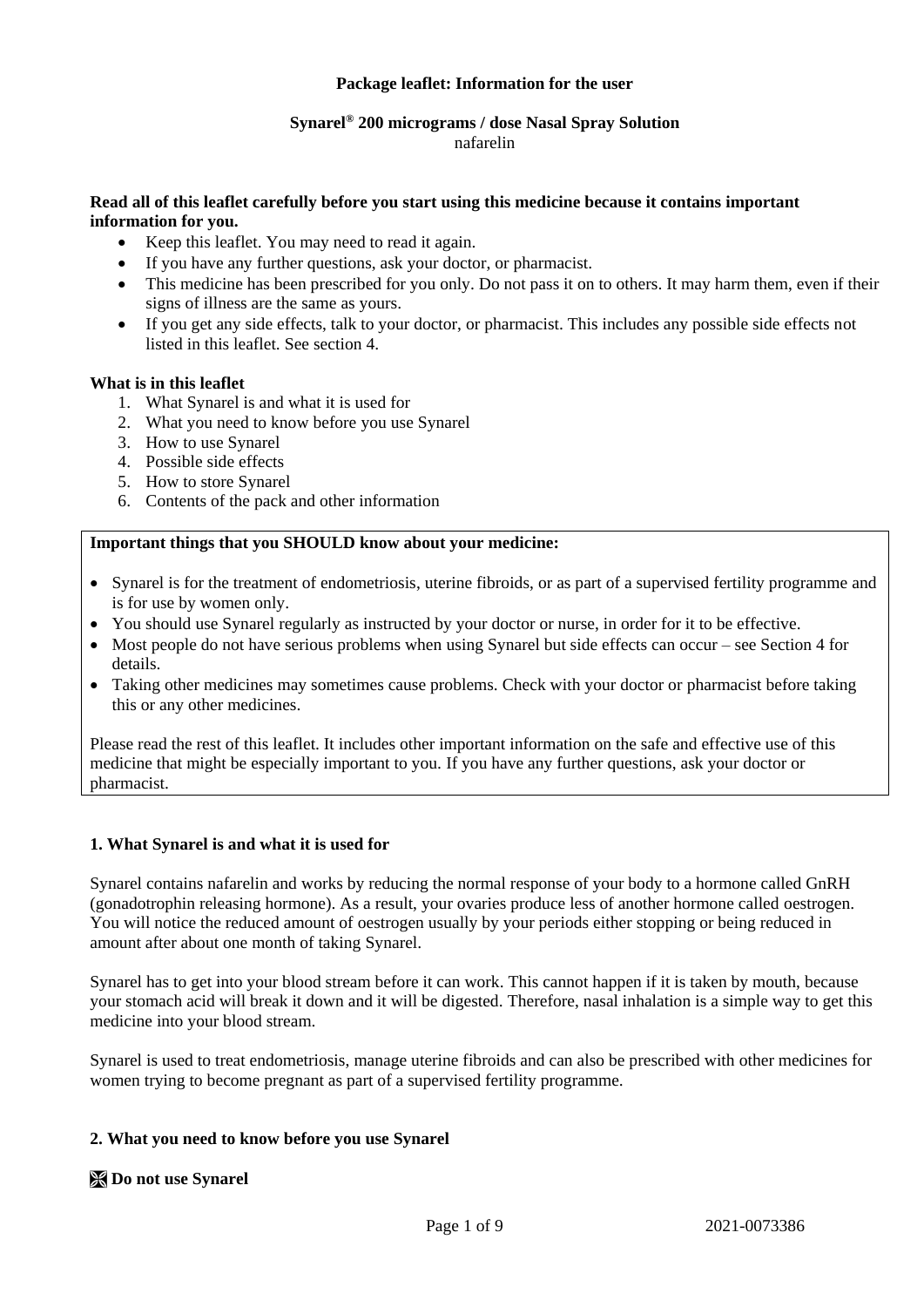- If you are allergic to nafarelin acetate or have had a reaction to gonadotrophin releasing hormone, similar drugs or any of the other ingredients of this medicine (listed in section 6).
- If you are pregnant or may become pregnant whilst using Synarel. If you are using Synarel as part of a fertility programme, your pregnancy will be planned to take place after you stop using this medicine.
- If you suffer from vaginal bleeding, for which your doctor could not find the cause.
- If you are currently breast-feeding.
- If you have a hormone dependent tumour, or if you have had one in the past.

## **Warnings and precautions**

Talk to your doctor or pharmacist before using Synarel

- If you suffer from Polycystic Ovarian Disease as there is a potential risk for excessive follicular stimulation.
- If you think you might be pregnant there is a risk to the development of the foetus and/or miscarriage.

Your doctor will advise whether you can still use Synarel.

Synarel is not recommended for use in women under 18 years of age.

Retreatment with Synarel or use for longer than 6 months due to possible effect on bone mineral density is therefore not recommended.

There have been reports of depression in patients taking Synarel which may be severe. If you are taking Synarel and develop depressed mood, inform your doctor.

Use of Synarel in combination with gonadotropin to treat infertility can sometimes cause an overreaction in your ovaries (ovarian hyperstimulation syndrome, OHSS). You may notice stomach pain, swelling of your stomach, and feeling or being sick. If this happens, tell your doctor. See also section 4 Possible side effects.

Tell your doctor if you are due to have any medical tests as the results may be affected.

#### **Other medicines and Synarel**

Tell your doctor or pharmacist if you are using, have recently used or might use any other medicines.

Nasal decongestants should not be used within the 30 minute period before or after taking a dose of Synarel as they can reduce absorption of the medicine in the nose. If your nose is congested, Synarel will still be absorbed.

If you have been using an oral contraceptive to prevent pregnancy, your doctor will ask you to stop taking these and use a barrier method of contraception (diaphragm, condom) to stop you becoming pregnant.

You should always tell your doctor if you are taking or have recently taken any other medicine, even those not prescribed.

## **Synarel with food and drink**

Please refer to section 3.

## **Pregnancy, breast-feeding and fertility**

Do not use Synarel if you are pregnant or trying to become pregnant.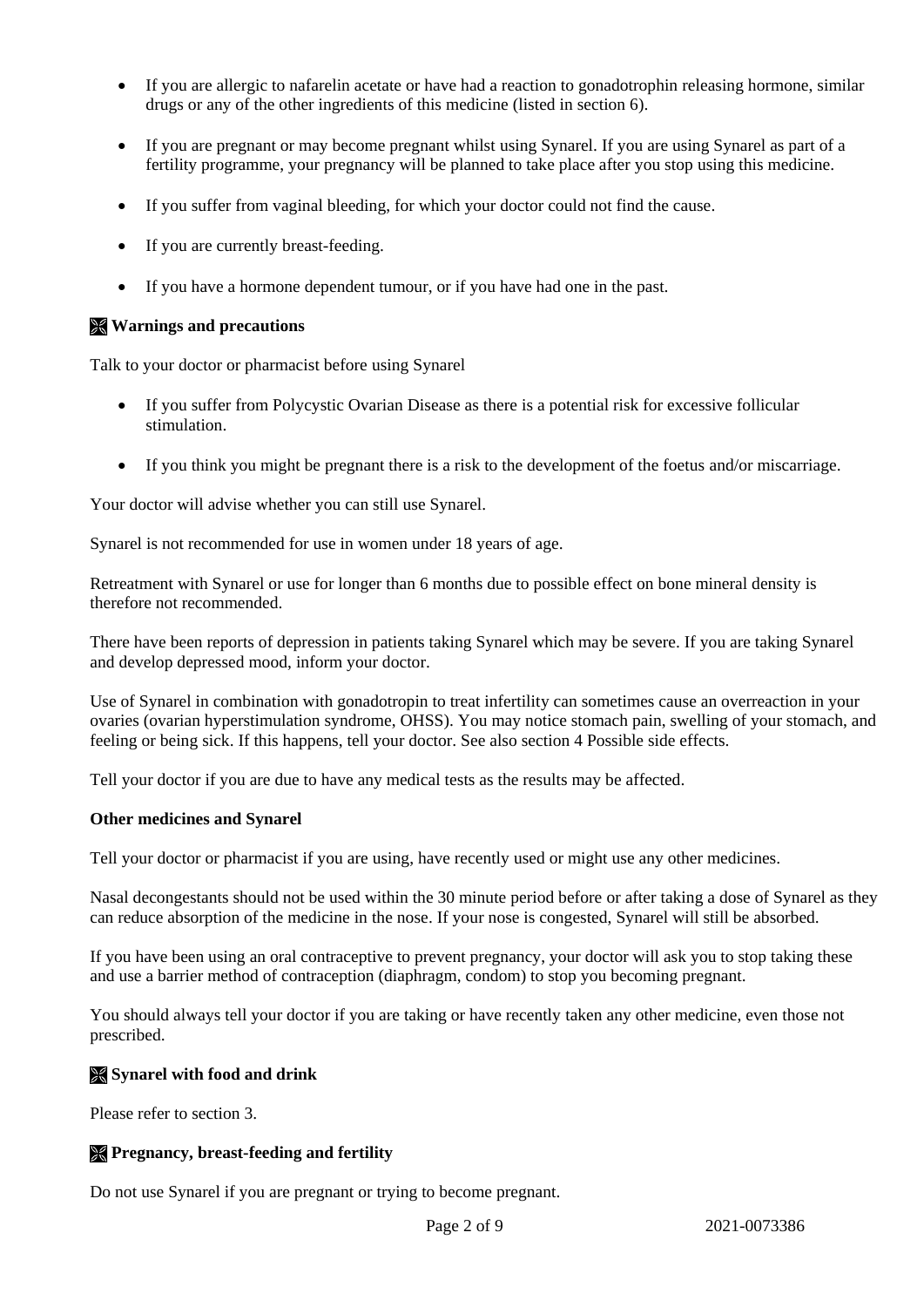Do not use Synarel if you are breast-feeding.

# **Driving and using machines**

Synarel is not known to affect the ability to drive or use machines.

# **Synarel contains benzalkonium chloride**

Benzalkonium chloride may cause irritation or swelling inside the nose, especially if used for a long time. **3. How to use Synarel**

## **How to use your medicine**

Always use this medicine exactly as your doctor or pharmacist has told you. Check with your doctor or pharmacist if you are not sure.

Synarel is for administration by the intranasal route only. Synarel can be used with or without food.

If you sneeze while spraying Synarel, you will need to use another dose of Synarel.

**For endometriosis:** the usual dose is one spray twice each day for six months. Spray into one nostril in the morning, and the other nostril in the evening (a total of 2 sprays per day). You should use the spray for the first time between the second and fourth day of your period.

**For uterine fibroids:** the usual dose is one spray twice each day for 3 months. Spray into one nostril in the morning, and the other nostril in the evening (a total of 2 sprays per day). You should use the spray for the first time between the second and fourth day of your period.

For **endometriosis** the longest time for which you should use this medicine is 6 months. For **uterine fibroids** the longest time for which you should use this medicine is 3 months.

**For use in fertility programmes:** if you are taking this medicine as part of a fertility programme, the dose is usually one spray to **both** nostrils in the morning, and one spray to **both** nostrils in the evening (4 sprays per day). You may start using the spray on either the second or twenty first day of your menstrual cycle. If you are taking this medicine as part of a fertility programme, your doctor will tell you how long to keep taking your medicine.

## **Important Tips about using Synarel:**

• Your pump should produce a fine mist, which can only happen by a quick and firm pumping action. It is normal to see some larger droplets of liquid within the fine mist. However, if Synarel comes out of the pump as a thin stream of liquid instead of a fine mist, Synarel may not work as well, and you should talk to your pharmacist. • Be sure to clean the Spray Tip after priming (at the time of the first use). The spray tip should then be cleaned before and after every use. Failure to do this may result in a clogged tip that may cause you not to get the right amount of medicine that is prescribed for you. Always replace the safety clip and the plastic dust cap on the nasal piece after use to help prevent the tip becoming clogged.

• The pump is made to deliver only a set amount of medicine, no matter how hard you pump it.

• Do not try to make the tiny hole in the spray tip larger. If the hole is made larger the pump will deliver a wrong dose of Synarel.

**Priming the Spray Pump:** Before you use a bottle of Synarel for the first time, you have to prime the spray pump. This only needs to be done once, before you use your first dose.

1. Remove and save the safety clip and the plastic dust cap to uncover the nasal piece. Hold the bottle in an upright position away from you with two fingers on the 'shoulders' and your thumb on the bottom of the bottle.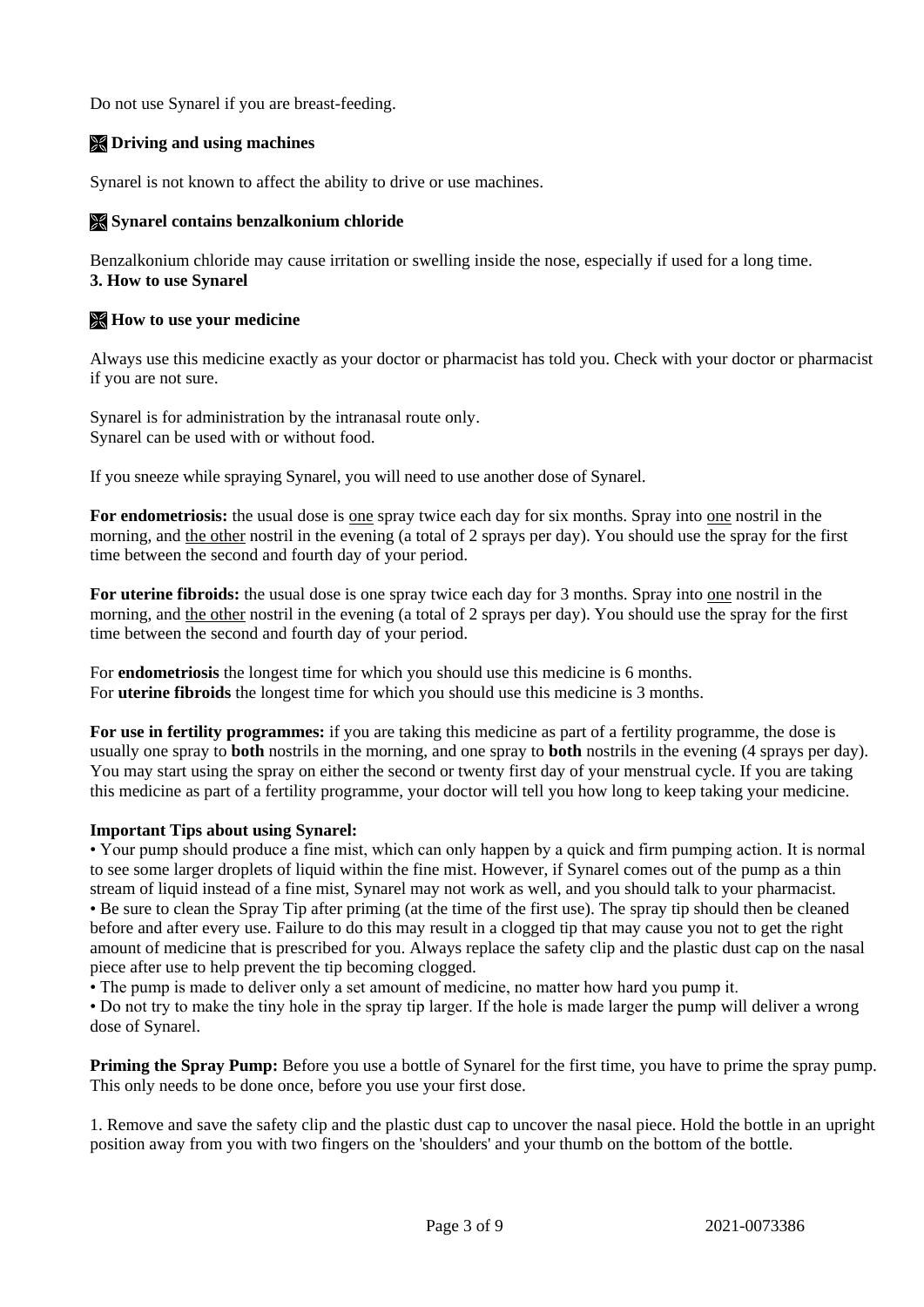

2. Prime the pump by pressing the bottle upwards several times firmly and quickly until the air is expelled and a fine spray appears. This usually requires about 5 - 7 presses. It is not necessary to prime the pump again during subsequent use. You will waste your medicine if you prime the pump every time you use it.



3. Clean the Spray Tip after Priming:

Hold the bottle in a horizontal position and rinse the spray tip with warm water, while wiping the tip with your finger or a clean soft cloth for 15 seconds.



**Do not clean the spray tip with a pointed object.** This could cause an improper dose of the spray to be delivered. Do not remove the pump from the bottle, as this will release the priming pressure.

Wipe the tip dry with a clean soft cloth or tissue.

## **Using the Spray Pump**

1. Gently blow your nose to clear the nostrils.

2. Remove and save the safety clip and the plastic cap to uncover the nasal piece. Hold the bottle as shown previously.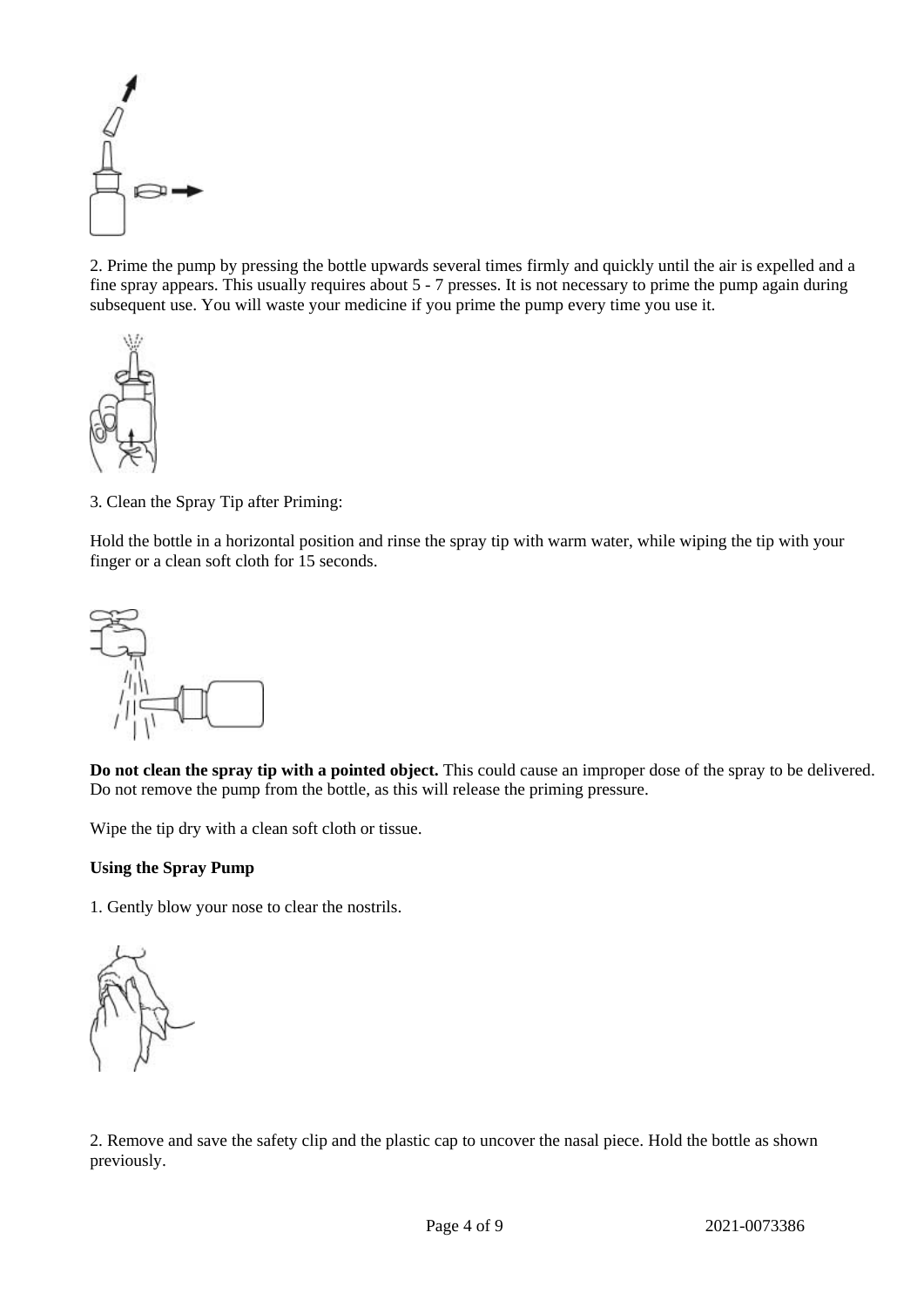

3. Clean the tip of pump.

Hold the bottle in a horizontal position and rinse the spray tip with warm water, while wiping the tip with your finger or a clean soft cloth for 15 seconds.



**Do not clean the spray tip with a pointed object.** This could cause an improper dose of the spray to be delivered. Do not remove the pump from the bottle, as this will release the priming pressure.

Wipe the tip dry with a clean soft cloth or tissue.

4. Bend head forward slightly. Close one nostril and put the spray tip into the other, aiming towards the **back** and **outer side** of your nose.



5. Press the bottle firmly up between thumb and fingers **once only** whilst gently breathing in through the nostril. If your doctor has told you to use 4 sprays every day, now spray into your other nostril.



6. Remove the sprayer from the nostril. Bend head backwards for a few seconds to let the spray spread over back of the nose.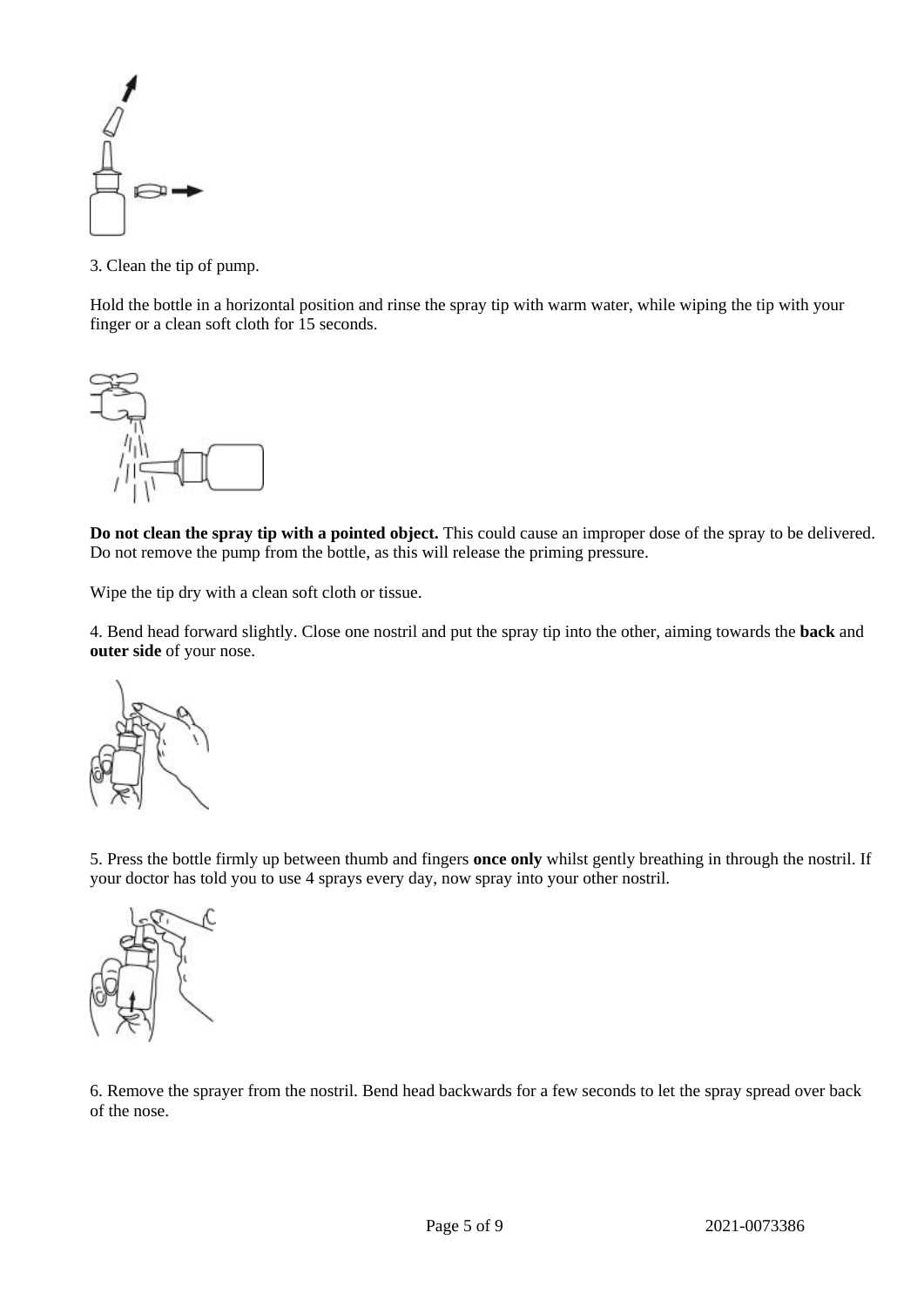

7. Clean the tip of pump. Hold the bottle in a horizontal position and rinse the spray tip with warm water, while wiping the tip with your finger or a clean soft cloth for 15 seconds.



**Do not clean the spray tip with a pointed object.** This could cause an improper dose of the spray to be delivered. Do not remove the pump from the bottle, as this will release the priming pressure.

Wipe the tip dry with a clean soft cloth or tissue.

Cleaning the spray tip before and after use is important to prevent clogging of the tip that may cause you to get the wrong dose of medicine.

8. Replace the safety clip and the plastic dust cap on the nasal piece. This is important as it helps to prevent the spray tip becoming clogged.



#### **If you use more Synarel than you should**

 If you have taken too many sprays at once, or in one day contact your doctor or go to your nearest hospital casualty department immediately.

## **If you forget to use Synarel**

- If you forget to use your spray at the proper time, use it as soon as you remember and use the next spray at your normal time.
- If you miss one or more doses, vaginal bleeding (often called breakthrough bleeding) may occur. Also, release of an egg from the ovary (ovulation) may occur. If you have had sexual intercourse and not used contraception, you could become pregnant. It is then important that you stop taking Synarel and see your doctor to make sure that you are not pregnant. (This is why it is very important to use a barrier method of contraception when you are taking this medicine).

Do not use a double dose to make up for a forgotten dose.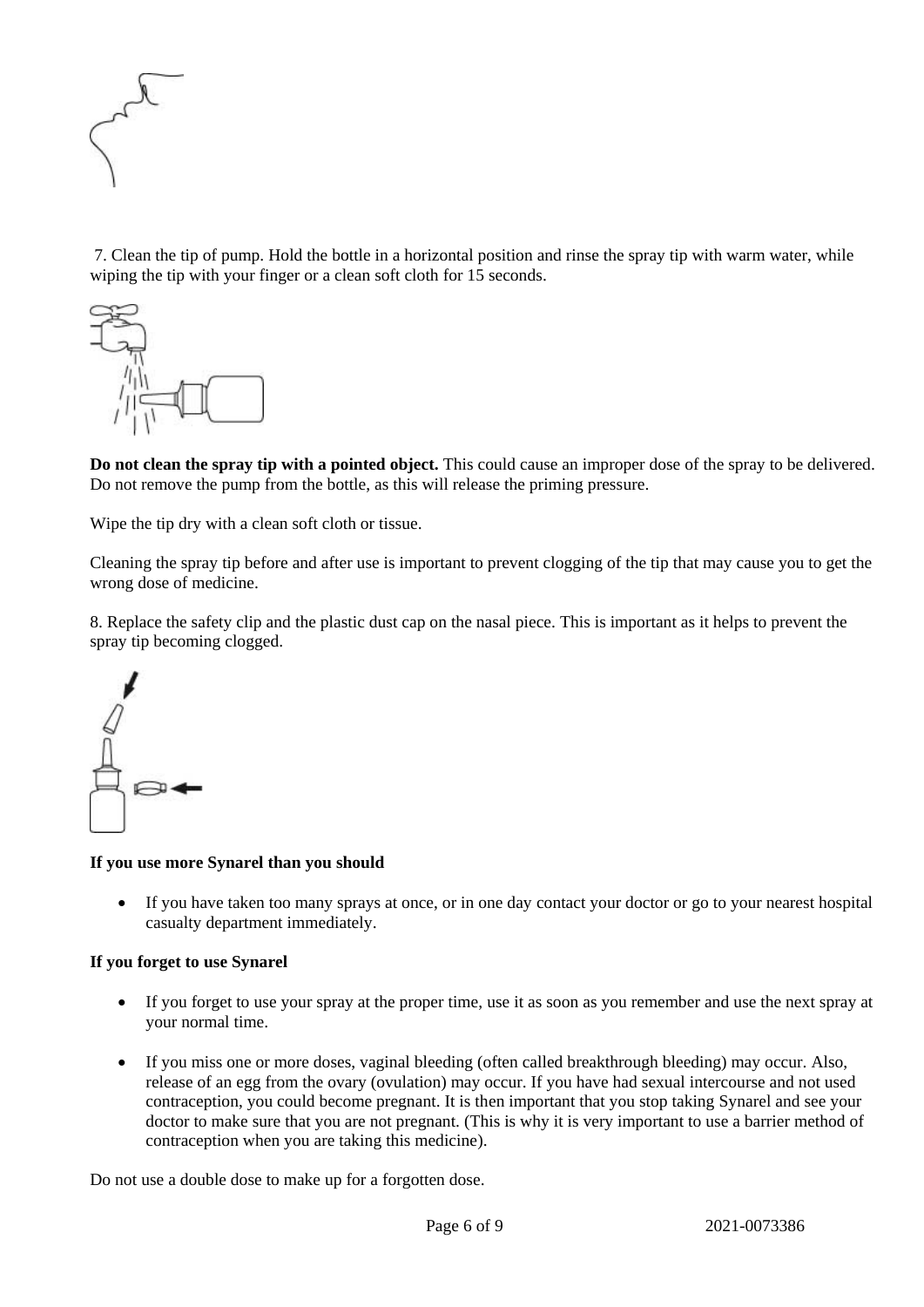Use your spray as your doctor has told you to.

If you are still not sure, ask your doctor or pharmacist.

It is important to keep taking your spray.

If you have any questions, don't wait until your nasal spray is finished before seeing your doctor.

## **4. Possible side effects**

Like all medicines, this medicine can cause side effects although not everybody gets them.

About 1 in 500 patients may have an allergy to this medicine. If you are allergic to it, you may become short of breath, have chest pain, or a rash which may or may not be itchy. If this happens to you, stop taking Synarel, and tell your doctor straight away.

Other side effects Synarel may cause are listed below by frequency:

Very common side effects: may affect more than 1 in 10 people

- Weight increase
- Swings of emotion
- Sex drive decrease
- Headache
- Hot flushes
- Nasal irritation and/or inflammation
- Acne
- Oily appearance on the skin and the formation of grease scales
- Painful muscles
- Breast size decrease
- Vaginal dryness
- Fluid retention

Common side effects: may affect up to 1 in 10 people

- Allergic reaction which may include shortness of breath, chest pain, swelling of the face or tongue and a rash which may or may not be itchy or an itch sensation
- Itching which may be accompanied by swelling
- Skin rash including hives
- Weight decrease
- Mood changes
- Sex drive increase
- Oestrogen deficiency
- Depression
- Difficulty sleeping (insomnia)
- Tingling or numbing sensation in parts of your body
- High blood pressure (hypertension)
- Low blood pressure (hypotension)
- Abnormal hairiness
- Artificial menopause
- Large discharge of blood from uterus
- Reduction in bone density

Uncommon side effects: may affect up to 1 in 100 people

- Breast size increase
- Hair loss
- Ovarian cyst formation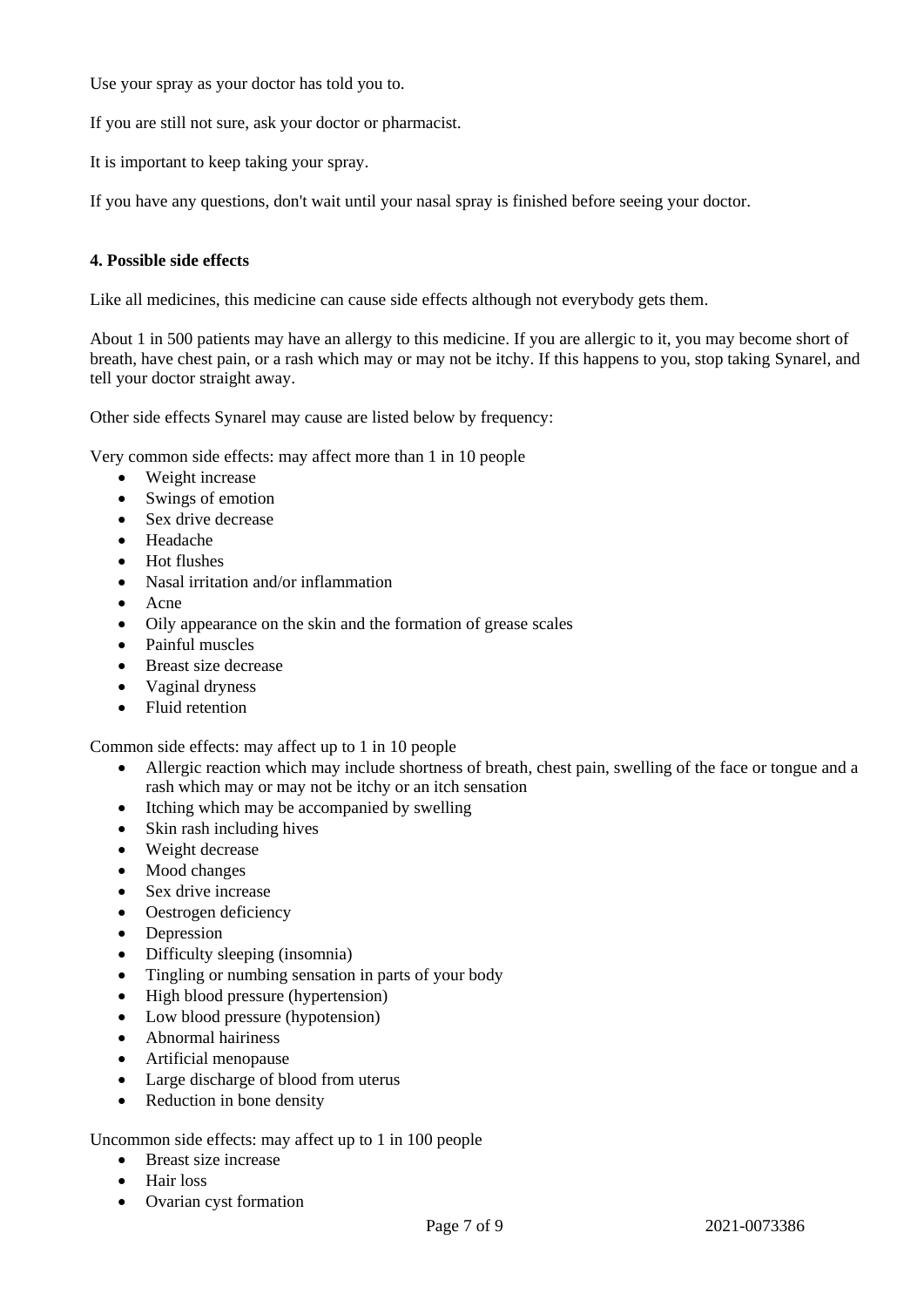- Joint pain
- Not known side effects: the frequency cannot be estimated from the available data
	- Temporary increase in endometriosis
	- Inflammation of the lungs (pneumonitis)
	- Scarring of the lungs
	- Palpitations
	- Liver enzyme increases
	- Migraine
	- Blurred vision
	- Enlargement of the ovaries due to excess egg production (OHSS)

Tell your doctor if you are due to have any medical tests as the results may be affected.

#### Reporting of side effects

If you get any side effects, talk to your doctor, pharmacist or nurse. This includes any possible side effects not listed in this leaflet. You can also report side effects directly via HPRA. Website: [www.hpra.ie.](http://www.hpra.ie/) By reporting side effects you can help provide more information on the safety of this medicine.

## **5. How to store Synarel**

- Keep this medicine out of the sight and reach of children.
- Do not use this medicine after the expiry date which is stated on the carton and the spray bottle after EXP. The expiry date refers to the last day of that month.
- Do not store above 25°C. Keep the bottle upright and in the outer carton. Do not refrigerate or freeze.
- Store in the original container in order to protect from light.
- You should always put the safety clip and the plastic dust cap back on when you are not using the medicine.
- Do not throw away any medicines via wastewater or household waste. Ask your pharmacist how to throw away medicines you no longer use. These measures will help protect the environment.

## **6. Contents of the pack and other information**

## **What Synarel contains and its package:**

The active substance is nafarelin. The Synarel spray liquid contains nafarelin acetate equivalent to a concentration of 2 mg/ml nafarelin in a bottle fitted with a metered spray pump. Each actuation of the spray pump delivers 200 micrograms of nafarelin.

The other ingredients in the spray liquid are **s**orbitol, benzalkonium chloride, glacial acetic acid, purified water and sodium hydroxide or hydrochloric acid to adjust the acidity.

## **What Synarel looks like and contents of the pack**

Synarel Nasal Spray solution is a clear, colourless to slightly yellow, aqueous solution.

Synarel is available in white, high density polyethylene bottles with a 0.1ml metered spray pump, containing 6.5ml (30 sprays) or 10ml (60 sprays). The 30-spray bottle will last for 15 days if you are taking 2 sprays every day and for 7 days if you are taking 4 sprays every day. The 60-spray bottle will last for 30 days if you are taking 2 sprays every day and for 15 days if you are taking 4 sprays every day.